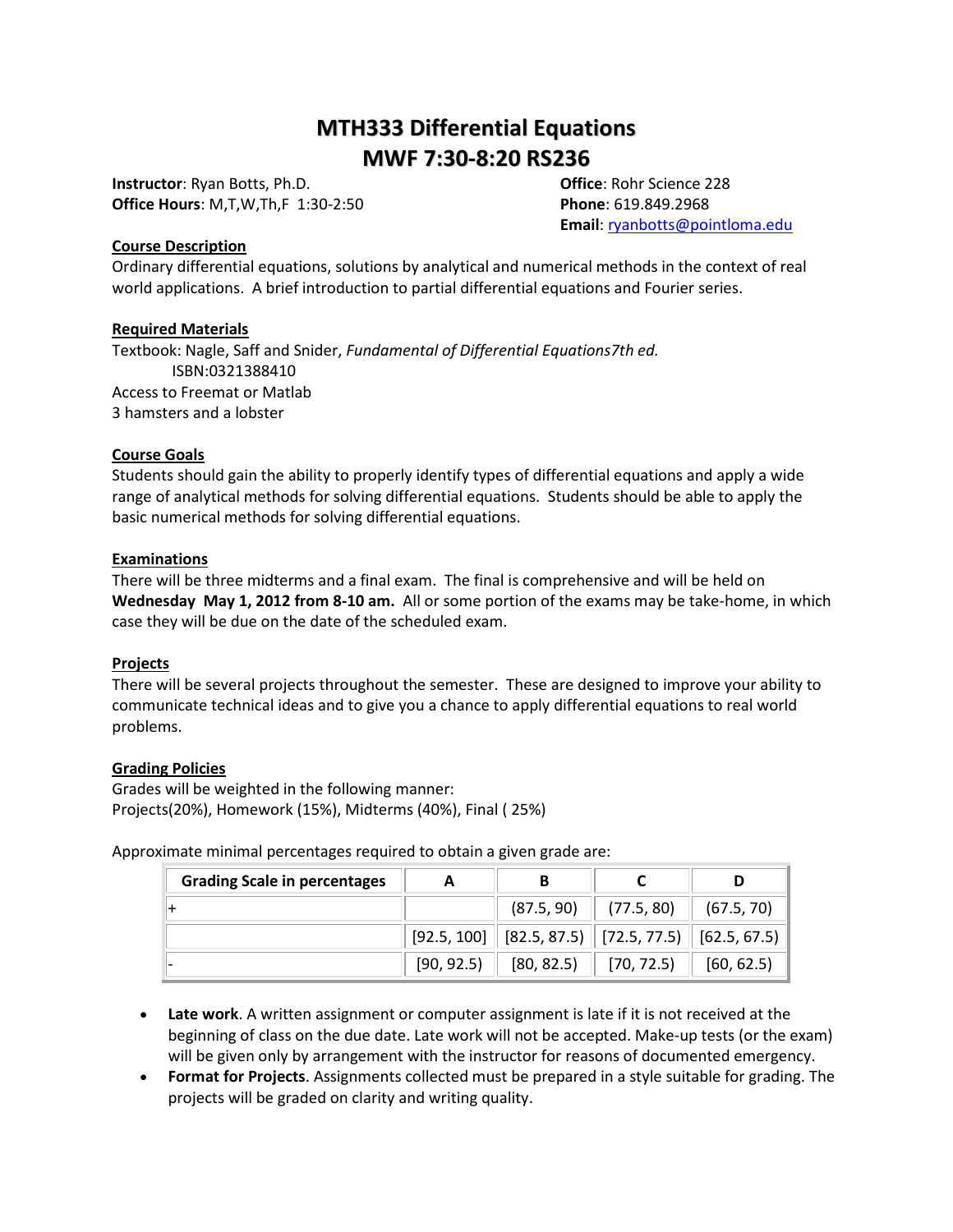- o the organization must be easy to follow
- o the work must be typed
- o complete solutions must be written for problems (not just answers); solutions must be clearly marked
- o use complete sentences to answer questions

## **Attendance Policy**

There is a strong correlation between grade and attendance. It is your responsibility to attend. If more than 20% of the total number of class meetings is missed for any reason you may be de-enrolled from the course as per the undergraduate catalog.

## **Academic Accommodations**

While all students are expected to meet the minimum standards for completion of this course as established by the instructor, students with disabilities may require academic accommodations. At Point Loma Nazarene University, these students are requested to file documentation during the first two weeks of the semester with the Academic Support Center (ASC), located in the Bond Academic Center. This policy assists the University in its commitment to full compliance with Section 504 of the Rehabilitation Act and the Americans with Disabilities Act. Section 504 (a) prohibits discrimination against students with special needs and guarantees all qualified students equal access to and benefits of PLNU programs and activities. Once the student files documentation, the ASC will contact the student's instructors and provide written recommendations for reasonable and appropriate accommodations to meet the individual learning needs of the student.

## **Cheating Policy**

A student who is caught cheating on an exam or an assignment will receive a zero on the assignment and may receive an "F" for the semester as per the guidelines in the course catalog. FYI- Cheating consists of using work other than your own and not citing it, storing answers on calculators for exams, obtaining copies of old exams, etc.

You may work on homework for this course in groups, however your answers must show enough variation from the work of others to indicate that it was not merely copied.